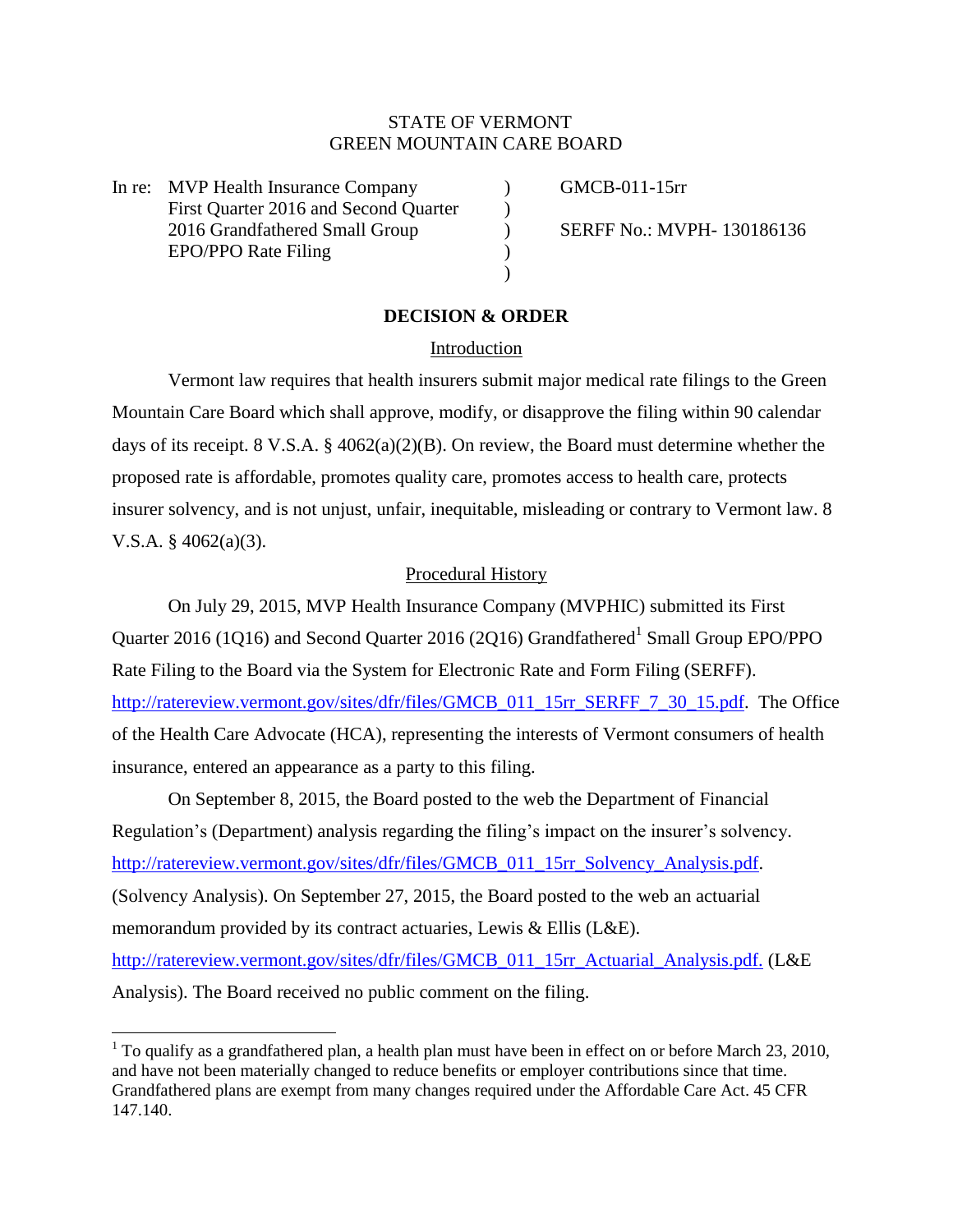The parties have waived a hearing pursuant to GMCB Rule 2.309(a)(1) and have filed memoranda in lieu of hearing.

# Findings of Fact

1. MVPHIC is a for-profit New York health insurer that provides EPO and PPO products to individuals and employers in the small and large group markets in New York and Vermont. MVPHIC is owned by MVP Health Care, Inc. (MVP), a New York corporation that transacts health insurance business in New York and Vermont through a variety of for-profit and non-profit subsidiaries.

2. The present filing reflects the proposed 1Q15 and 2Q15 rates for MVPHIC's grandfathered small group EPO/PPO block of business. These rates will affect approximately 281 policyholders and 2,107 covered lives. This is a closed block of business, with declining membership.

3. MVPHIC proposes a 2.7% average annual rate increase for members renewing in 1Q16 and a 2.3% increase for those renewing in 2Q16, for an overall proposed rate increase of 2.6%.

4. MVPHIC utilized a 17.9% paid pharmacy trend factor in its rate development that was supplied by its newly-contracted pharmacy benefit manager (PBM) and which does not take into consideration MVPHIC's Vermont book of business. MVPHIC states that its PBM does not have enough data at this time to provide a credible drug trend and that historic trends are not reflective of the changing drug market; nor do they account for drugs coming off patent, changes in wholesale drug pricing, and new drugs entering the market.

5. The pharmacy trend used by the carrier in this filing is materially higher than the trend used in its 2016 Vermont Health Connect Rate Filing. In that docket, MVPHIC also used the pharmacy trend factor supplied by its PBM, which was not specific to the Vermont market. *See* Docket no. GMCB 007-15rr, *available at*

#### [http://ratereview.vermont.gov/sites/dfr/files/GMCB\\_007\\_15rr\\_Decision.pdf.](http://ratereview.vermont.gov/sites/dfr/files/GMCB_007_15rr_Decision.pdf)

6. MVPHIC utilized experience period enrollment distribution to calculate its 2016 single conversion factor and made no adjustment to account for demographic shifts (age and gender) from the experience period membership to rating period.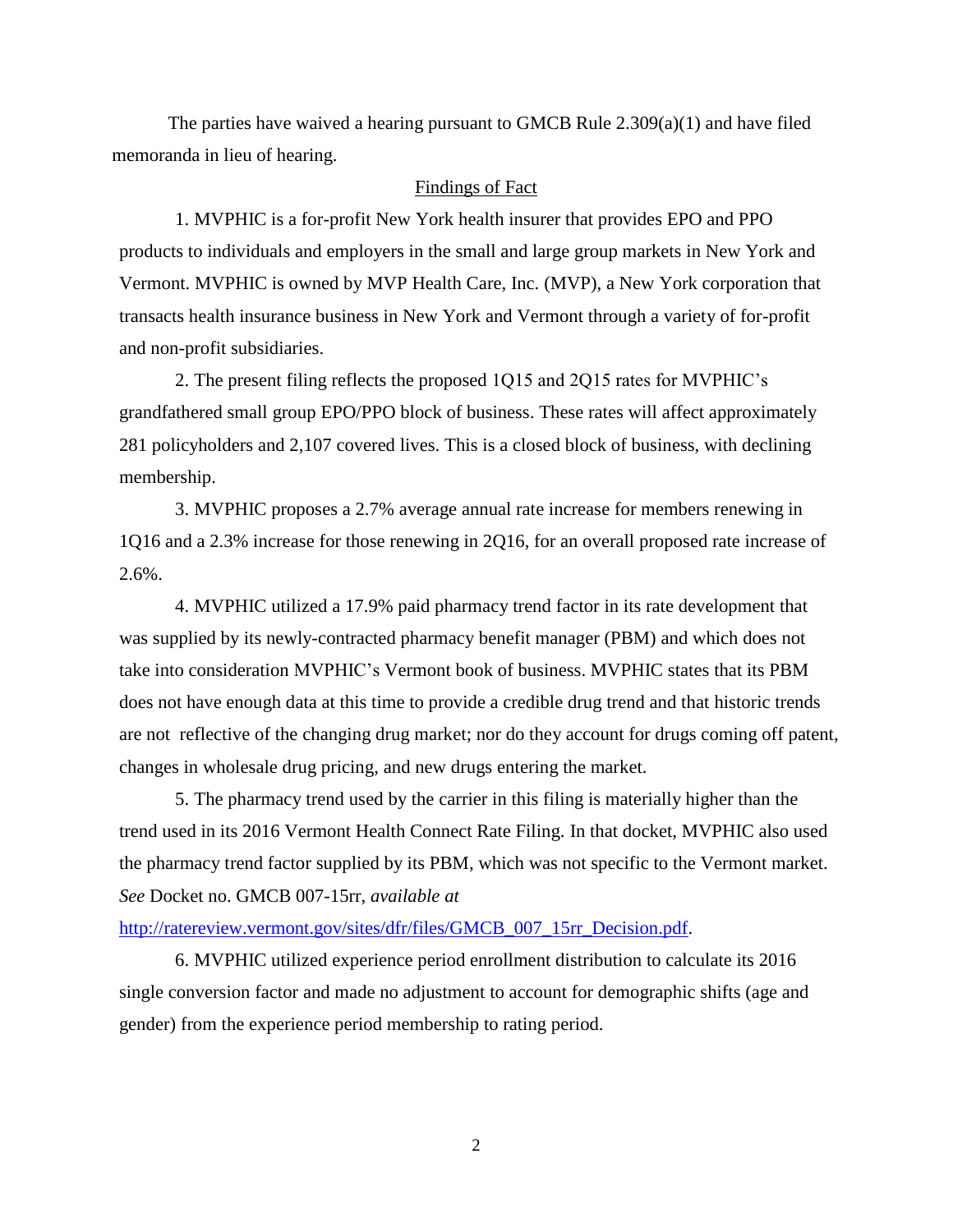7. In this filing MVPHIC assumes a general administrative expense load of 8.0%, which is 1.5% lower than its actual general administrative expense load for all markets of 8.5% as illustrated in MVPHIC's 2014 Supplemental Health Care Exhibit.

8. MVPHIC includes in this filing a 2.0% contribution to surplus.

9. MVPHIC anticipates a traditional medical loss ratio—the portion of premium income insurers pay out in the form of health care claims—of  $83.8\%$ <sup>2</sup>.

10. Pursuant to 8 V.S.A. § 4062(a)(2)(B), the Department assessed the impact of the proposed filing on the carrier's solvency. Noting that it is not MVPHIC's primary regulator, that New York State regulators have expressed no concerns about the company's solvency, and that all of MVP's health operations in Vermont account for approximately 5.3% of its total premiums earned, the Department determined that the carrier's operations in this state pose little threat to the company's solvency. *See* Solvency Analysis at 2.

11. On review, L&E recommends two modifications to the filing. First, because this is a closed block of business with declining membership, L&E recommends that the carrier use its most recently available membership distribution (June 2015) to develop the rate change and single conversion factor, which would increase the quarterly rate change for 1Q16 by 1.1%. *See*  L&E Analysis at 7.

12. Second, L&E recommends that the pharmacy trend be reduced to conform to the pharmacy trend proposed by the carrier, and approved by the Board, in MVP's 2016 Vermont Health Connect rate filing. The modification would reduce the proposed rates by approximately 0.3% for 1Q16 and 0.1% for 2Q16. *Id.*

13. L&E makes no specific recommendation concerning the proposed 2.0% contribution to surplus, noting that the Board has reduced the contribution in the past two filings from 2.0% to 1.0%. L&E recommends that the Board consider DFR's solvency analysis when making changes to the assumption. *Id.* at 6.

14. MVPHIC requests that the Board ignore L&E's recommendation concerning the single conversion factor, which will result in smaller rate increase for its members.

15. MVPHIC disagrees with L&E's recommendation to reduce the pharmacy trend factor. The carrier explains that its PBM has provided the company with three pharmacy trend

 $\overline{a}$ 

 $2^2$  As opposed to calculation of the traditional medical loss ratio, calculation of the federal minimum loss ratio under the ACA allows insurers to adjust for quality improvement activities and expenditures on taxes, licensing and regulatory fees, and is therefore slightly higher.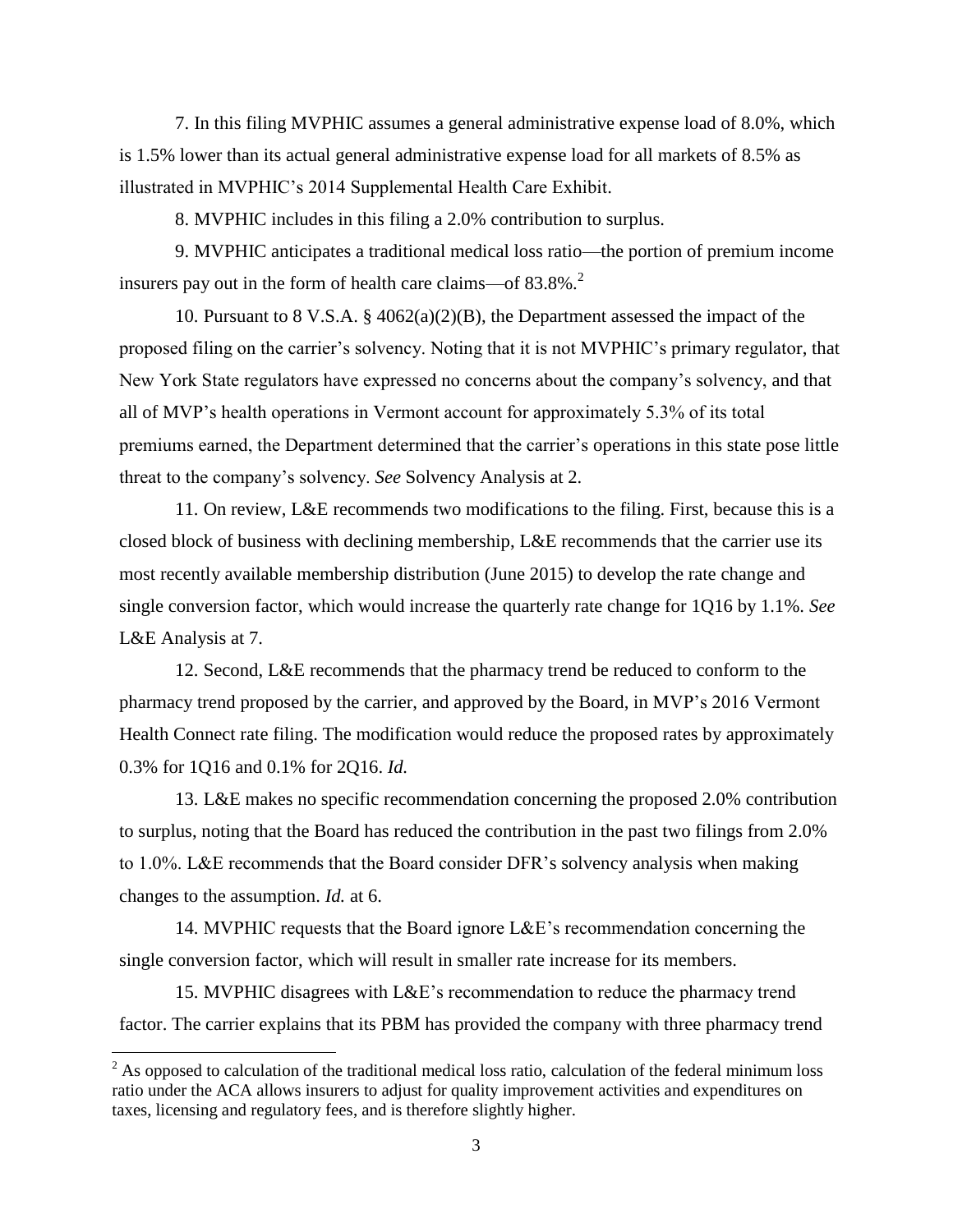forecasts—low, best and high estimates—and that it utilized its low estimate in the exchange filing. Based on its observations over the past several months, however, MVPHIC contends that using its best estimate trend factor, rather than its low estimate, is more appropriate. *See*  MVPHIC's Memorandum in Lieu of Hearing, *available at*

[http://ratereview.vermont.gov/sites/dfr/files/GMCB\\_011\\_15rr\\_MVP\\_Memorandum.pdf.](http://ratereview.vermont.gov/sites/dfr/files/GMCB_011_15rr_MVP_Memorandum.pdf)

16. *Id*.

17. The HCA agrees with both of L&E's recommendations, and in addition requests that the Board reduce the contribution to surplus to no greater than 1.0%. *See* HCA Memorandum in Lieu of Appearance, *available at*

[http://ratereview.vermont.gov/sites/dfr/files/GMCB\\_011\\_15rr\\_HCA\\_Memorandum.pdf.](http://ratereview.vermont.gov/sites/dfr/files/GMCB_011_15rr_HCA_Memorandum.pdf)

## Standard of Review

1. The Board reviews rate filings to ensure that rates are "affordable, promotes quality care, promotes access to health care, protects insurer solvency, and is not unjust unfair inequitable, misleading, or contrary to the laws of this State." 8 V.S.A.  $\S$  4062(a)(2)(B); GMCB Rule 2.000, *Rate Review*, § 2.301(b). In addition, the Board takes into consideration changes in health care delivery, changes in payment methods and amounts, and other issues at its discretion. 18 V.S.A. § 9375(b)(6); GMCB Rule 2.000 at § 2.401.

2. In arriving at its decision, the Board will consider the Department's analysis and opinion of the impact of the proposed rate on the insurer's solvency and reserves. 8 V.S.A. §  $4062(a)(3)$ .

3. The insurer proposing a rate change has the burden to justify the requested rate. GMCB Rule 2.000 at, § 2.104(c).

## Conclusions of Law

1. As we have stated in other decisions, we continue to disagree with MVPHIC's reliance on a pharmacy trend that does not reflect its Vermont experience. Nonetheless, we agree with our actuary's recommendation to reduce the trend factor to the same one that the carrier proposed, and which we approved, in MVP's 2016 Vermont Health Connect rate filing. Although MVPHIC now states that its "best estimate" is more appropriate rather than its "low estimate," it has failed to meet its burden to show that its experience has changed markedly over the few months since we approved the Vermont Health Connect filing, or why use of a "best"

4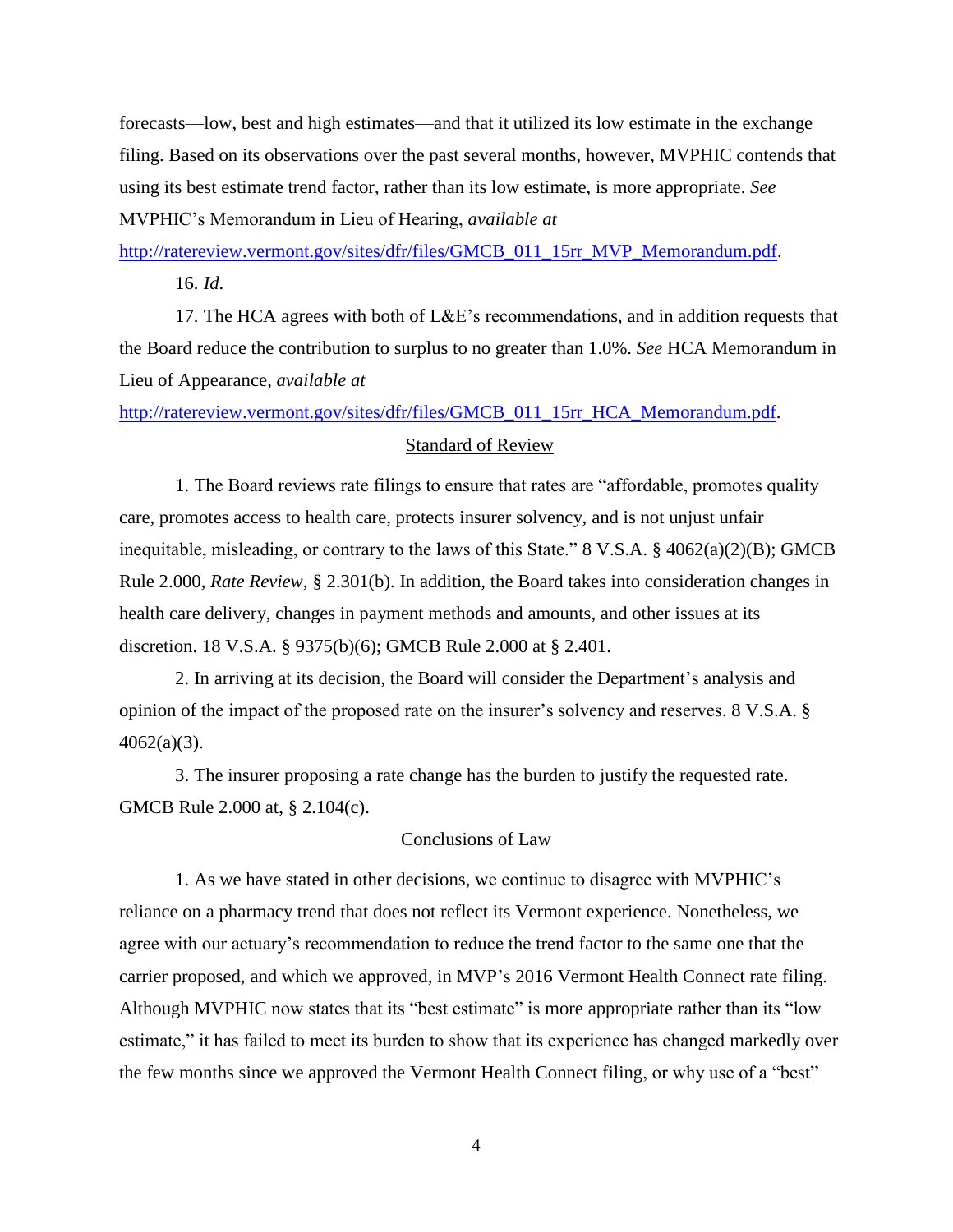estimate would not have produced a better (or best) estimate for that filing as well. Moreover, use of the lowest reasonable trend produces more affordable rates for Vermonter consumers.

2. We agree with the carrier and do not adjust the single conversion factor as recommended by L&E. Although we question MVPHIC's methodology – it is more appropriate to use the recent membership distribution for this closed, declining book of business – MVPHIC's calculation of the factor produces a lower rate for consumers.

3. Last, we conclude that the carrier has not adequately supported its request for a 2.0% contribution to surplus. The Department, whose analysis and opinion must be considered by the Board under 8 V.S.A. § 4062(a)(3) has not expressed any concern specific to this company's solvency, instead noting that its operations in Vermont comprise only a small fraction of its overall business. Eliminating the contribution entirely is consistent with MVP's requested and approved contribution to surplus in its recent 2016 Vermont Health Connect filing and results in a more affordable rate, albeit an increase, for plan members.

4. With the above-stated modifications, we estimate that the proposed rate changes will be reduced from the proposed 2.7% average annual rate increase to approximately 0.0% for members renewing in 1Q16, and from 2.3% to approximately -0.5% for those renewing in 2Q16.

# Order

For the reasons discussed above, the Board modifies and then approves MVPHIC's 1Q16 and 2Q16 Grandfathered Small Group EPO/PPO Rate Filing. Specifically, the Board orders that MVPHIC reduce its pharmacy trend to conform to the corresponding trend in its 2016 Vermont Health Connect rate filing, and reduce its contribution to surplus from 2.0% to 0.0%.

## **SO ORDERED.**

Dated: October 27, 2015 at Montpelier, Vermont

| s/ Alfred Gobeille |                       |
|--------------------|-----------------------|
|                    |                       |
| s/ Cornelius Hogan | <b>GREEN MOUNTAIN</b> |
|                    | <b>CARE BOARD</b>     |
| s/ Jessica Holmes  | OF VERMONT            |
|                    |                       |